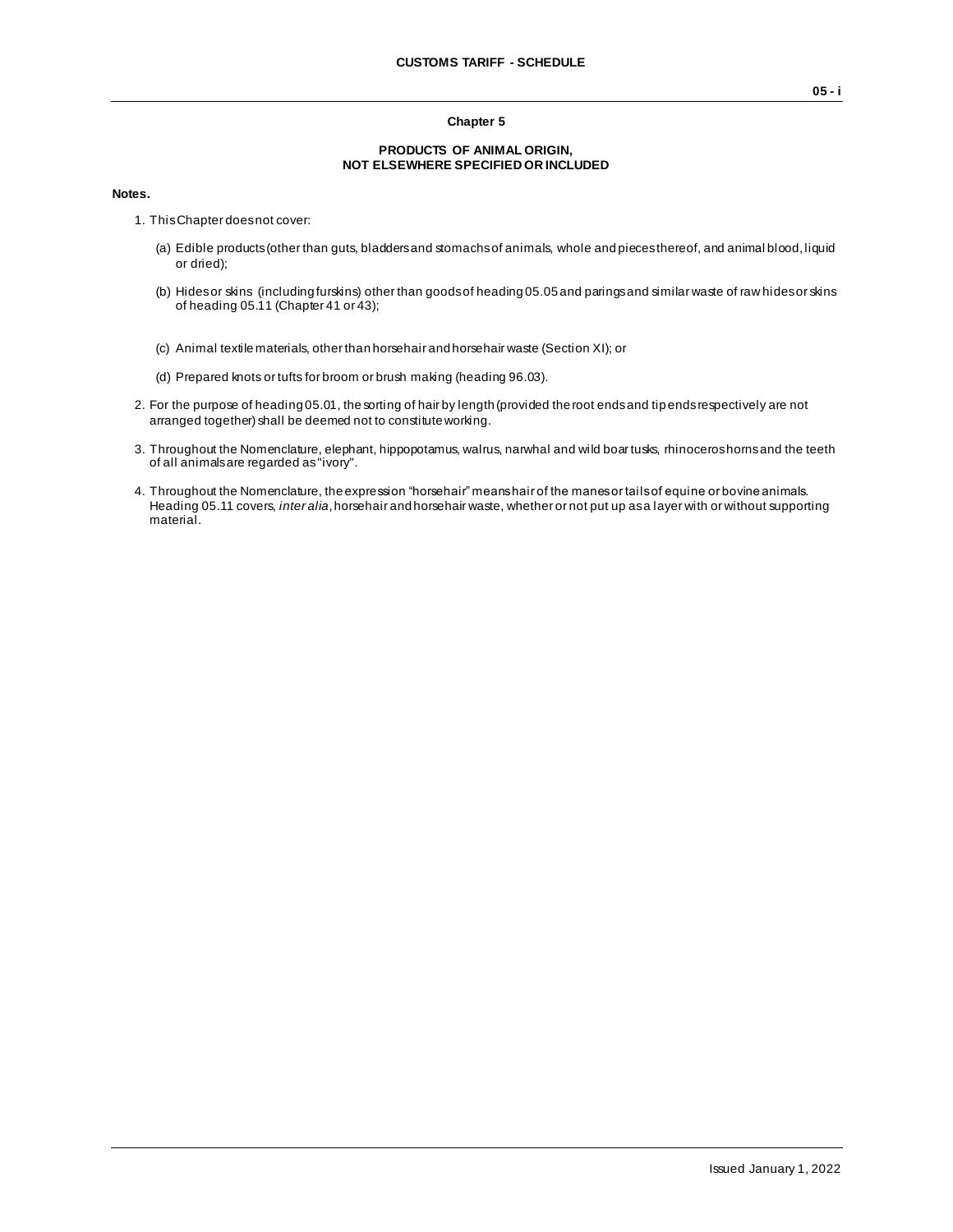## **CUSTOMS TARIFF - SCHEDULE**

| <b>Tariff</b><br>Item | SS | <b>Description of Goods</b>                                                                                                                                                                                                                                                     | Unit of<br>Meas.                | <b>MFN</b><br>Tariff | <b>Applicable</b><br><b>Preferential Tariffs</b>                                                                            |
|-----------------------|----|---------------------------------------------------------------------------------------------------------------------------------------------------------------------------------------------------------------------------------------------------------------------------------|---------------------------------|----------------------|-----------------------------------------------------------------------------------------------------------------------------|
|                       |    | 0501.00.00 00 Human hair, unworked, whether or not washed or scoured; waste of<br>human hair.                                                                                                                                                                                   | KGM                             | Free                 | CCCT, LDCT, GPT, UST,<br>MXT, CIAT, CT, CRT, IT,<br>NT, SLT, PT, COLT, JT,<br>PAT, HNT, KRT, CEUT,<br>UAT, CPTPT, UKT: Free |
| 05.02                 |    | Pigs', hogs' or boars' bristles and hair; badger hair and other brush<br>making hair; waste of such bristles or hair.                                                                                                                                                           |                                 |                      |                                                                                                                             |
|                       |    | 0502.10.00 00 - Pigs', hogs' or boars' bristles and hair and waste thereof                                                                                                                                                                                                      | <b>KGM</b>                      | Free                 | CCCT, LDCT, GPT, UST,<br>MXT, CIAT, CT, CRT, IT,<br>NT, SLT, PT, COLT, JT,<br>PAT, HNT, KRT, CEUT,<br>UAT, CPTPT, UKT: Free |
| 0502.90.00 00 -Other  |    |                                                                                                                                                                                                                                                                                 | <b>KGM</b>                      | Free                 | CCCT, LDCT, GPT, UST,<br>MXT, CIAT, CT, CRT, IT,<br>NT, SLT, PT, COLT, JT,<br>PAT, HNT, KRT, CEUT,<br>UAT, CPTPT, UKT: Free |
| 0504.00.00            |    | Guts, bladders and stomachs of animals (other than fish), whole and<br>pieces thereof, fresh, chilled, frozen, salted, in brine, dried or smoked.                                                                                                                               |                                 | Free                 | CCCT, LDCT, GPT, UST,<br>MXT, CIAT, CT, CRT, IT,<br>PT, COLT, JT, PAT, HNT,<br>KRT, CEUT, UAT,<br>CPTPT, UKT: Free          |
|                       |    | -----Sausage casings:                                                                                                                                                                                                                                                           | KGM<br>KGM<br><b>KGM</b>        |                      |                                                                                                                             |
| 05.05                 |    | Skins and other parts of birds, with their feathers or down, feathers and<br>parts of feathers (whether or not with trimmed edges) and down, not<br>further worked than cleaned, disinfected or treated for preservation;<br>powder and waste of feathers or parts of feathers. |                                 |                      |                                                                                                                             |
|                       |    | 0505.10.00 00 - Feathers of a kind used for stuffing; down                                                                                                                                                                                                                      | <b>KGM</b>                      | Free                 | CCCT, LDCT, GPT, UST,<br>MXT, CIAT, CT, CRT, IT,<br>NT, SLT, PT, COLT, JT,<br>PAT, HNT, KRT, CEUT,<br>UAT, CPTPT, UKT: Free |
| 0505.90.00            |    | -Other                                                                                                                                                                                                                                                                          |                                 | Free                 | CCCT, LDCT, GPT, UST,<br>MXT, CIAT, CT, CRT, IT,<br>NT, SLT, PT, COLT, JT,<br>PAT, HNT, KRT, CEUT,<br>UAT, CPTPT, UKT: Free |
|                       |    |                                                                                                                                                                                                                                                                                 | KGM<br><b>KGM</b><br><b>KGM</b> |                      |                                                                                                                             |
| 05.06                 |    | Bones and horn-cores, unworked, defatted, simply prepared (but not cut<br>to shape), treated with acid or degelatinized; powder and waste of these<br>products.                                                                                                                 |                                 |                      |                                                                                                                             |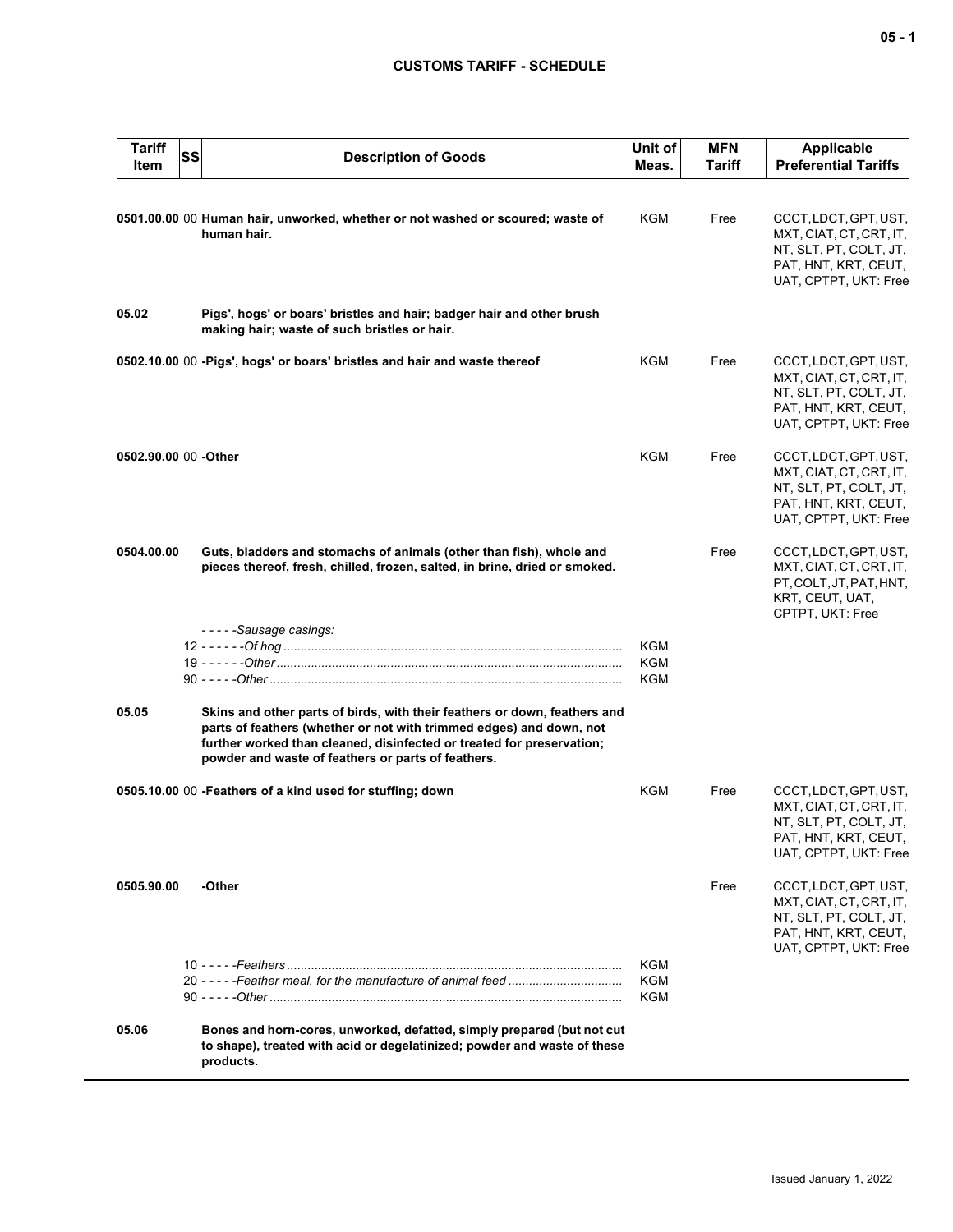| <b>Tariff</b>        | <b>SS</b><br><b>Description of Goods</b>                                                                                                                                                                                                                | Unit of                  | <b>MFN</b>    | Applicable                                                                                                                  |
|----------------------|---------------------------------------------------------------------------------------------------------------------------------------------------------------------------------------------------------------------------------------------------------|--------------------------|---------------|-----------------------------------------------------------------------------------------------------------------------------|
| Item                 |                                                                                                                                                                                                                                                         | Meas.                    | <b>Tariff</b> | <b>Preferential Tariffs</b>                                                                                                 |
|                      | 0506.10.00 00 -Ossein and bones treated with acid                                                                                                                                                                                                       |                          | Free          | CCCT, LDCT, GPT, UST,<br>MXT, CIAT, CT, CRT, IT,<br>PT, COLT, JT, PAT, HNT,<br>KRT, CEUT, UAT,<br>CPTPT, UKT: Free          |
| 0506.90.00           | -Other                                                                                                                                                                                                                                                  |                          | Free          | CCCT, LDCT, GPT, UST,<br>MXT, CIAT, CT, CRT, IT,<br>SLT, PT, COLT, JT, PAT,<br>HNT, KRT, CEUT, UAT,<br>CPTPT, UKT: Free     |
|                      |                                                                                                                                                                                                                                                         | KGM<br><b>KGM</b>        |               |                                                                                                                             |
| 05.07                | Ivory, tortoise-shell, whalebone and whalebone hair, horns, antlers,<br>hooves, nails, claws and beaks, unworked or simply prepared but not<br>cut to shape; powder and waste of these products.                                                        |                          |               |                                                                                                                             |
|                      | 0507.10.00 00 -lvory; ivory powder and waste                                                                                                                                                                                                            |                          | Free          | CCCT, LDCT, GPT, UST,<br>MXT, CIAT, CT, CRT, IT,<br>NT, SLT, PT, COLT, JT,<br>PAT, HNT, KRT, CEUT,<br>UAT, CPTPT, UKT: Free |
| 0507.90.00 00 -Other |                                                                                                                                                                                                                                                         | KGM                      | Free          | CCCT, LDCT, GPT, UST,<br>MXT, CIAT, CT, CRT, IT,<br>NT, SLT, PT, COLT, JT,<br>PAT, HNT, KRT, CEUT,<br>UAT, CPTPT, UKT: Free |
| 0508.00.00           | Coral and similar materials, unworked or simply prepared but not<br>otherwise worked; shells of molluscs, crustaceans or echinoderms and<br>cuttle-bone, unworked or simply prepared but not cut to shape, powder<br>and waste thereof.                 |                          | Free          | CCCT, LDCT, GPT, UST,<br>MXT, CIAT, CT, CRT, IT,<br>NT, SLT, PT, COLT, JT,<br>PAT, HNT, KRT, CEUT,<br>UAT, CPTPT, UKT: Free |
|                      |                                                                                                                                                                                                                                                         | KGM<br><b>KGM</b>        |               |                                                                                                                             |
|                      | 0510.00.00 00 Ambergris, castoreum, civet and musk; cantharides; bile, whether or not<br>dried; glands and other animal products used in the preparation of<br>pharmaceutical products, fresh, chilled, frozen or otherwise<br>provisionally preserved. | $\overline{\phantom{a}}$ | Free          | CCCT, LDCT, GPT, UST,<br>MXT, CIAT, CT, CRT, IT,<br>NT, SLT, PT, COLT, JT,<br>PAT, HNT, KRT, CEUT,<br>UAT, CPTPT, UKT: Free |
| 05.11                | Animal products not elsewhere specified or included; dead animals of<br>Chapter 1 or 3, unfit for human consumption.                                                                                                                                    |                          |               |                                                                                                                             |
| 0511.10.00           | -Bovine semen                                                                                                                                                                                                                                           |                          | Free          | CCCT, LDCT, GPT, UST,<br>MXT, CIAT, CT, CRT, IT,<br>NT, SLT, PT, COLT, JT,<br>PAT, HNT, KRT, CEUT,<br>UAT, CPTPT, UKT: Free |
|                      |                                                                                                                                                                                                                                                         |                          |               |                                                                                                                             |
|                      | -Other:                                                                                                                                                                                                                                                 |                          |               |                                                                                                                             |